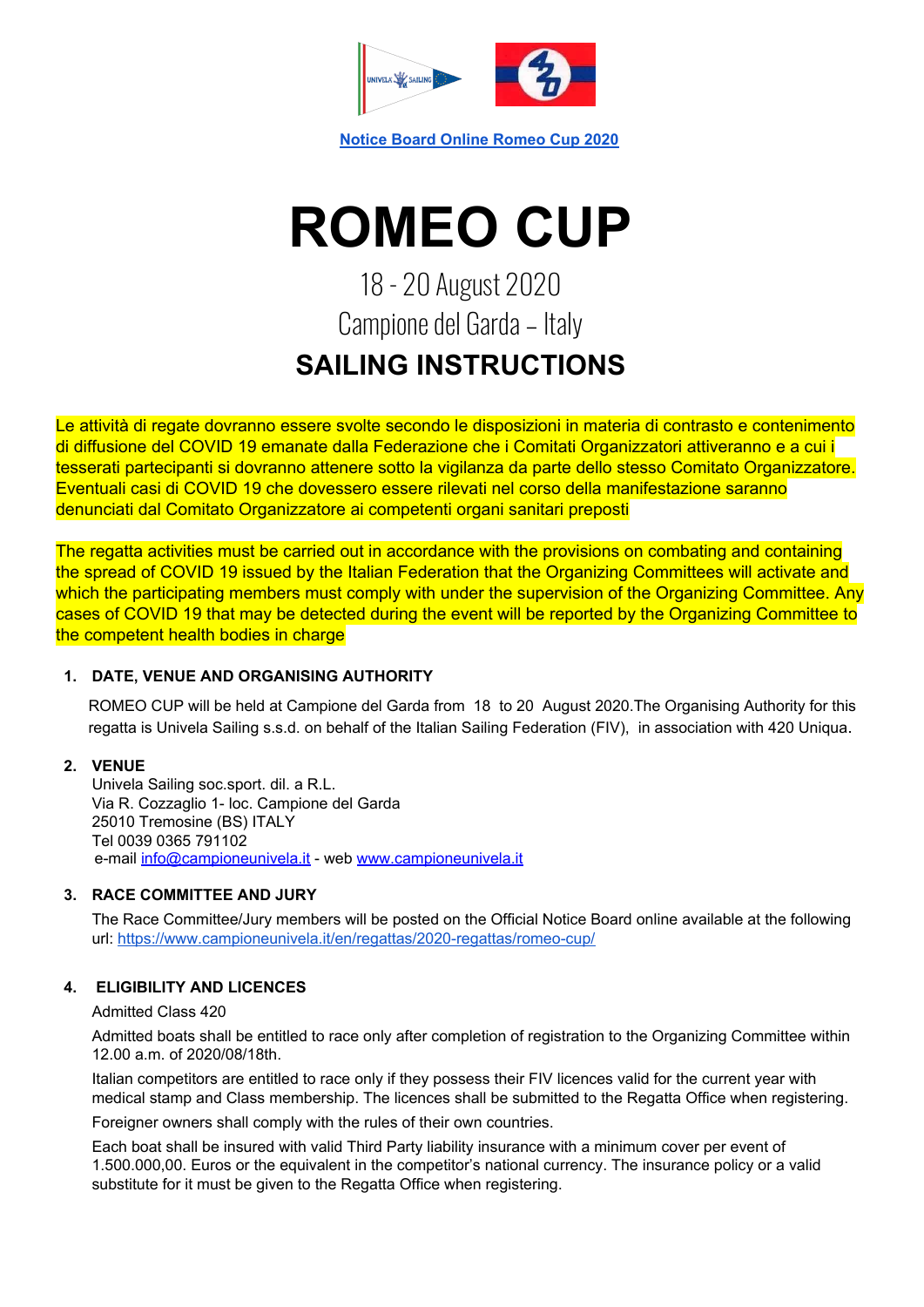

#### **6. RULES**

The regatta will be governed by the rules as defined in the Racing Rules of Sailing (RRS). In the Class Rules, in the Sailing Instructions

Additional Signals:"N" above "Answering Pennant" is a Danger Signal: Shown in whichever manner by the Regatta Committee and accompanied by 3 acoustic signals, means the "All the races already started are abandoned and all those to be started are postponed. Reach immediately the nearest Port or harbour". The Race Committee can rerun or reschedule the race by raising the Letter "L" I.C.S.

No Class Rules change will apply

A boat having committed a penalty or having retired as per the R.R.S. rule 44.1, shall make a report on the relevant form and submit it within the time limit for lodging protests.

Advertising is permitted according to Class Rules and as per WS Regulation 20.

Boats may be required to display a bow number and advertising chosen and supplied by the OA.

If there is a conflict between languages the English text will take precedence.

The Sailing Instructions take precedence over the Notice of Race. This changes RRS 63.7

#### **7. MEASUREMENT CERTIFICATE AND CONTROLS**

Measurement controls will not be held. Measurement controls may be held, at any time, at the discretion of the Race Committee or the Jury.

#### **7 OFFICIAL NOTES**

Official notices will be posted on the Official Notice Board. The Official Notice Board will be located at the Regatta Office.

#### **8 CHANGES TO SAILING INSTRUCTIONS**

Any changes to the format or schedule of races will be posted by 08.00 p.m. on the day before il will take effect and any change to the sailing instructions will be posted at least one hour before the scheduled starting time for the first race of the day. Any changes to the Sailing Instructions, made by RC and/or GI and other announcement for competitors will be posted on the official notice board ONLINE available at the following url: <https://www.campioneunivela.it/en/regattas/2020-regattas/romeo-cup/>

#### **9 SIGNALS MADE ASHORE**

Signals made ashore will be displayed on the official pole located near the boat area.

The "Answering Pennant" displayed ashore means that the race is postponed. The warning signal will be given not less than 30 minutes after the "Answering Pennant" is lowered ashore.

Code "L" displayed ashore means that an official notice has been posted.

Flag AP over H displayed ashore means: "Boats shall not leave the harbour. Wait for further instructions". This changes Race Signal AP over H.

#### **10 SCHEDULE OF RACES**

The warning signal of the first race will be displayed at 01.00 p.m. of 2020/08/18th. The warning time of the first race to be sailed in the following days will be written as an Official Notice which will be posted within 08.00 p.m. of the previous day: if not so, the first starting time of the previous day will apply.

A maximum of 3 races may be sailed on the same day.

9 races are scheduled. The Event is valid with at least one race completed. When fewer than FIVE races (FOUR races) have been completed, a boat's score will be the total of her races score. When FIVE or more races have been completed, a boat's score will be the total of her race score excluding her worst score The Low Point System of Appendix 'A' will apply.

No warning signal will be given after 04.30 p.m. of the last day

#### **11 FORMAT OF RACING**

The format of racing will be a single fleet series

#### **12 CLASS FLAG (WARNING SIGNAL)**

For 420 class It will be the "Class Insignia" or the flag " K " I.S.C.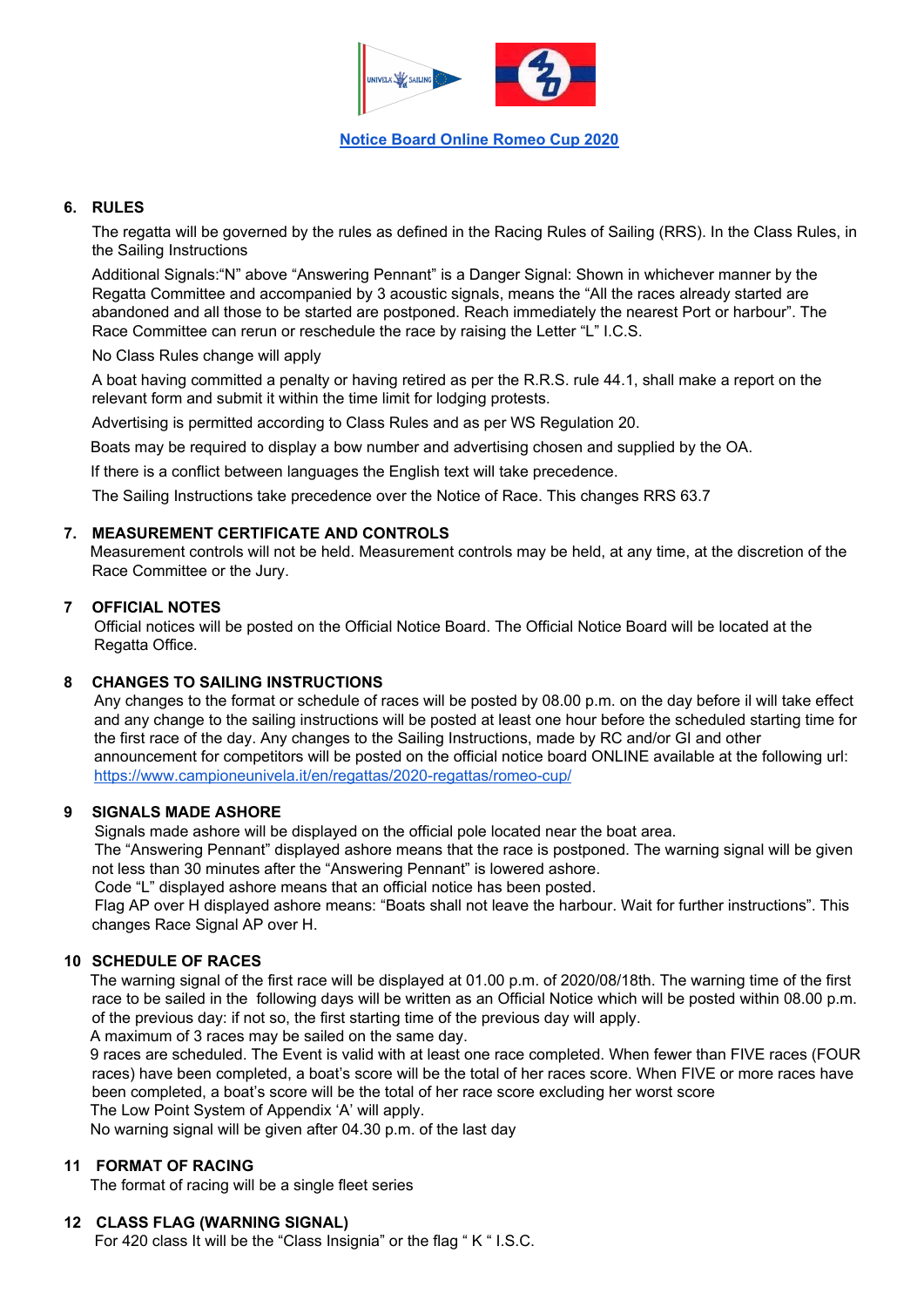

#### **Notice Board Online [Romeo](https://www.campioneunivela.it/en/regattas/2020-regattas/romeo-cup/) Cup 2020**

#### **13 COURSES**

The attached diagram A shows the Course, the order in which the marks must be rounded and on which side each mark must be left.

#### **14 MARKS**

The course marks will be orange cylindrical inflatable buoys.

#### **15. THE START**

The starting signals will be given as per Rule 26.

The starting line will be between a pole with an orange flag aloft on the committee boat at the starboard end and the orange cylindrical inflatable buoy anchored at the left end.

A boat not "starting" 4 minutes after the start signal will be scored, according to the circumstances, DNS or DNC without hearing (this partially modifies RRS A4 and A5).

#### **16 OA BOATS**

OA boats will display a yellow flag with a blue letter "S" inside.

All the Coach Boats must be registered with the regatta office in order to gain access to the race course.

#### **17 COURSE CHANGES**

No change of course after the start will apply.

#### **18 THE FINISH**

The finishing line will be the line between a pole with an orange flag aloft on the committee boat flying a blue flag and the finishing mark with orange flags astern of the Race Committee Boat. At the finish the committee boat shall be rounded to left and the mark to right.

#### **19 TIME LIMIT**

The time limit and the target time are as follows:

Time limit course 60 min - Time limit first mark first 25 min – Time limit after first 15 min. - Target time 50 min. The time limit at the first mark is 25 minutes.

All boats failing to finish within 15 minutes after the first boat's finish will be scored DNF without hearing. Partially changing or integrating rule 32, the Race Committee can abandon the race for any reason.

#### **20 REPLACEMENT OF CREW OR EQUIPMENT**

Substitution of the crew member will not be allowed without prior written approval of the race committee. Substitution of damaged or lost equipment will not be allowed unless approved by the race committee. Request for substitution shall be made to the RC at the first reasonable opportunity.

#### **21 PROTESTS, PENALTIES AND REQUEST FOR REDRESS**

Protests forms are available at the race office. Protest and request for redress or reopening shall be delivered there within the appropriate time limit.

The protest time limit is 60 minutes after the last boat has finished the last race of the day.

Notices will be posted within 20 minutes of the protest time limit to inform competitors of hearings in which they are parties or named as witnesses. Hearings will be held in the protest room, located inside the Univela Hostel, and beginning at the time posted. Hearings may be scheduled to begin up to 30 minutes before the end of the protest time.

Notices of protest by the race committee or protest committee will be posted to inform boats under RRS 61.1.(b). A list of boats that have been penalized under Appendix P for breaking Rule 42 RRS will be posted.

On the last scheduled day of racing a Request for reopening a hearing shall be delivered:

(a) within the protest time limit if the requesting party was informed of the decision on the previous day,(b) no later than 30 minutes after the requesting party was informed of the decision on that day.

On the last scheduled day of racing a request for redress based on the Jury decision shall be delivered no later than 30 minutes after that decision was posted. This changes Rule 62.2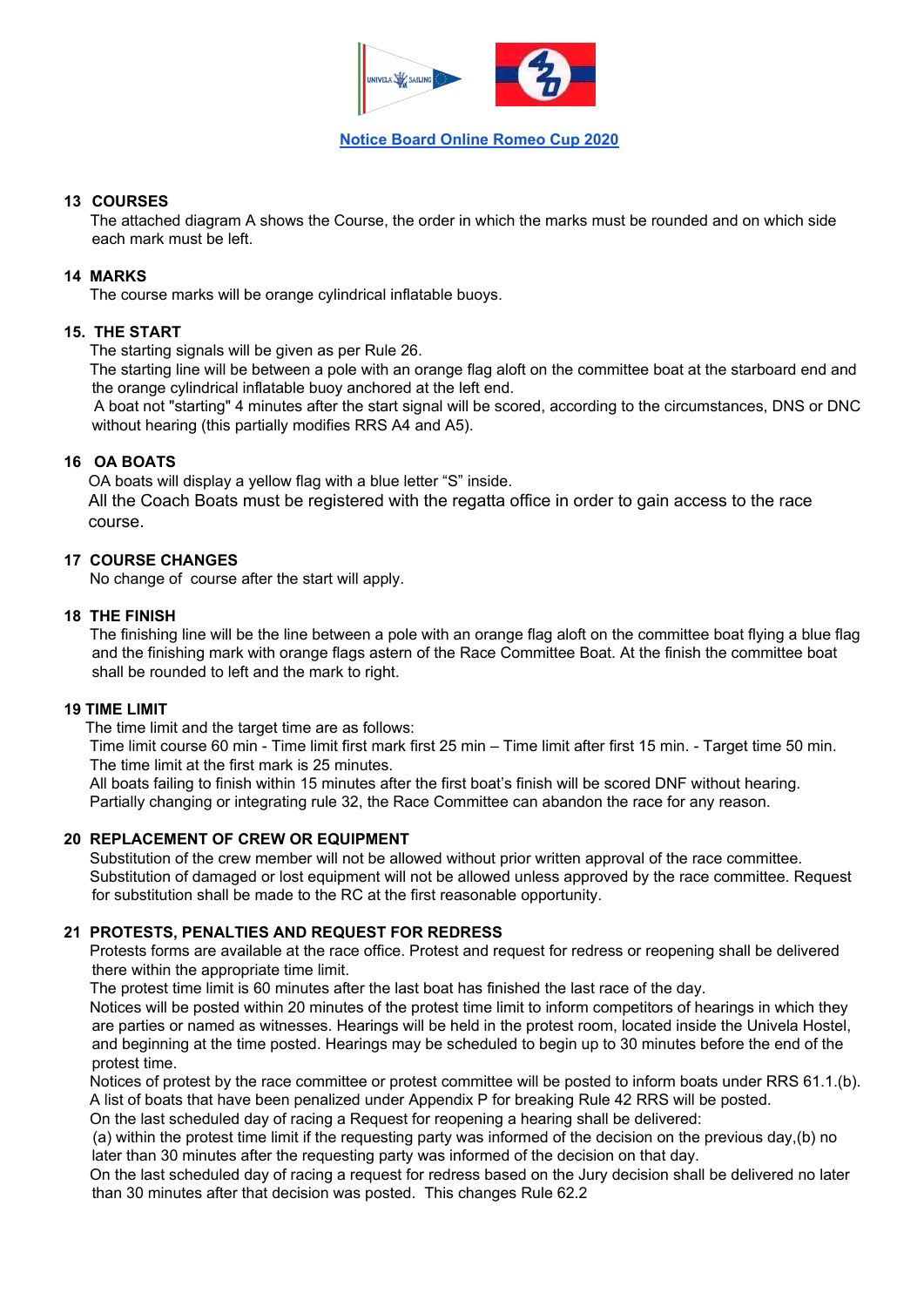

#### **Notice Board Online [Romeo](https://www.campioneunivela.it/en/regattas/2020-regattas/romeo-cup/) Cup 2020**

#### **22 DISCLAIMER OF LIABILITY**

Competitors participate in the regatta entirely at their own risk. See RRS 4, Decision to Race. Each competitor will be responsible for the decision of starting or continuing racing. The Organizing Committee, the Race Committee, the Jury and any volunteer involved will not accept any responsibility for any damage that might be caused to persons or property both in water and on the ground before, during and after the race. Any competitor under the age of 18 years old will be required to obtain parental/guardian written consent.

#### **23 SUPPORT AND SPECTATOR BOATS**

Support boats shall be marked in compliance with NOR 17

Support boats shall not interfere with boats racing or official boats, or create a wake that affects boats racing. Support boats shall not be positioned:

(a) closer than 200 meters of any boat racing

(b) within 50 meters of the starting line and marks from the time of the preparatory signal until all boats have left the starting area or the RC signals a postponement, general recall or abandonment

(c) within 50 meters of any marks of the course while boats are in the vicinity and within 50 meters of the finishing line and marks while boats are finishing.

(d) Support boats shall comply with any reasonable request from a race official.

(e) The RC may direct the OA to revoke privileges from any boat or person found to be in breach of SI 22.

#### **24 RADIO COMMUNICATION**

A boat shall neither make radio transmission while racing nor receive radio communications not available to all boats, except in an emergency. This restriction also applies to mobile telephones and others electronic devices.

#### **25 TRASH DISPOSAL**

As sailors, we seek to protect and restore our waters. Boats shall not intentionally put trash in the water. Trash may be placed aboard support and RC boats. The penalty for breaking RRS 55 is at discretion of the protest committee and may be less than disqualification.

#### **26 PRIZES**

Prizes will be awarded in compliance with NOR 11.

The Organising Authority